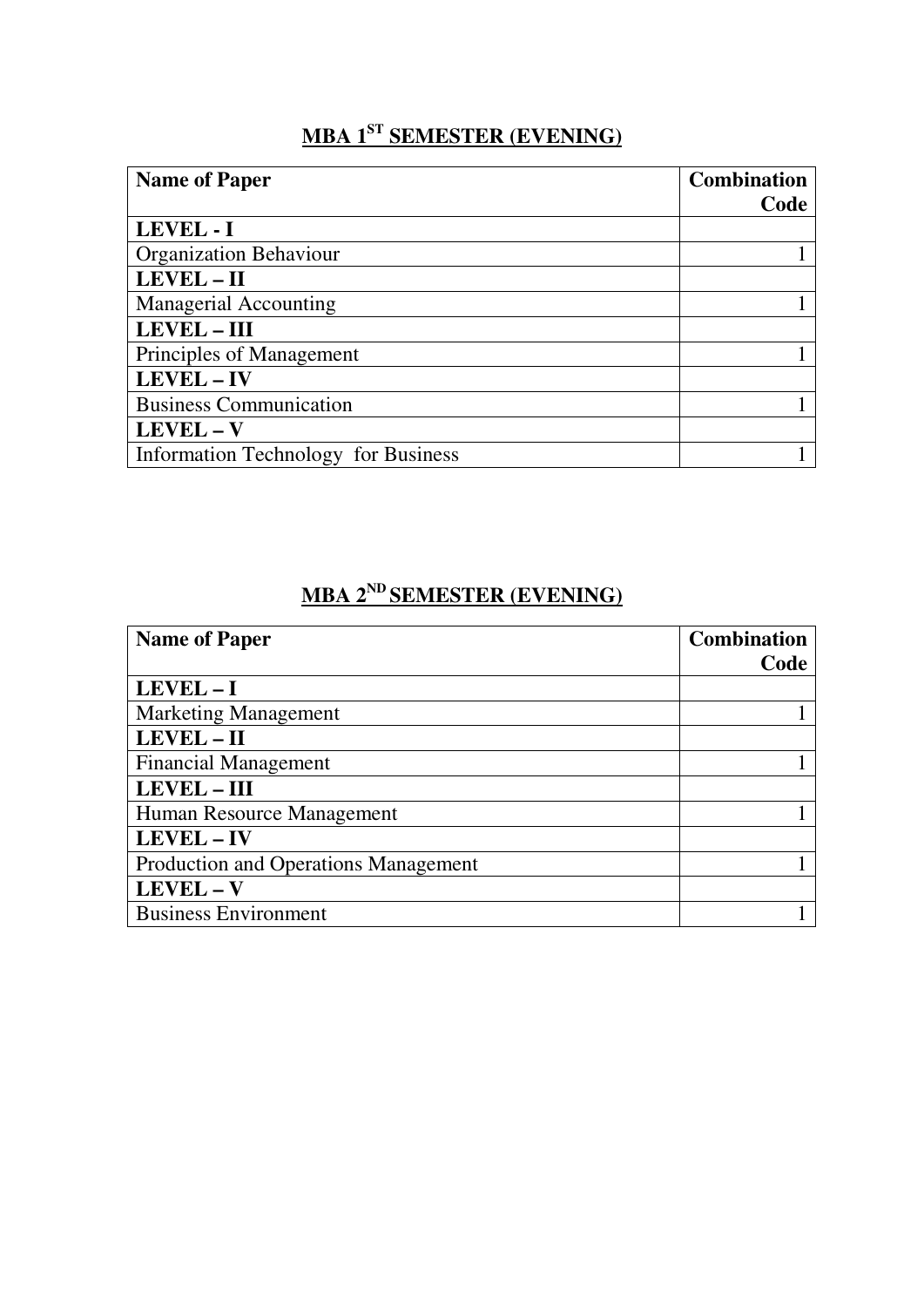### **MBA 3RD SEMESTER (EVENING)**

| <b>Name of Paper</b>                   | <b>Combination</b> |
|----------------------------------------|--------------------|
|                                        | Code               |
| $LEVEL - I$                            |                    |
| Business Policy & Strategic Management |                    |
| LEVEL - II                             |                    |
| Global Business Management             |                    |
| <b>LEVEL-III</b>                       |                    |
| <b>Business Law</b>                    |                    |
| LEVEL - IV                             |                    |
| <b>Managerial Economics</b>            |                    |
| $LEVEL - V$                            |                    |
| <b>Quantitative Methods</b>            |                    |

## **MBA 4TH SEMSETER (EVENING)**

| <b>Name of Paper</b>                       | <b>Combination</b> |
|--------------------------------------------|--------------------|
|                                            | Code               |
| LEVEL-I                                    |                    |
| <b>Research Methodology in Business</b>    |                    |
| LEVEL - II                                 |                    |
| New Business Development                   |                    |
| <b>LEVEL - III</b>                         |                    |
| <b>Management Control Systems</b>          |                    |
| <b>LEVEL - IV</b>                          |                    |
| <b>International Financial Management</b>  |                    |
| Sales & Supply Chain Management            | റ                  |
| <b>Legal Aspects of Labour Management</b>  | 3                  |
| <b>Emerging Technologies</b>               |                    |
| <b>Purchasing and Materials Management</b> |                    |